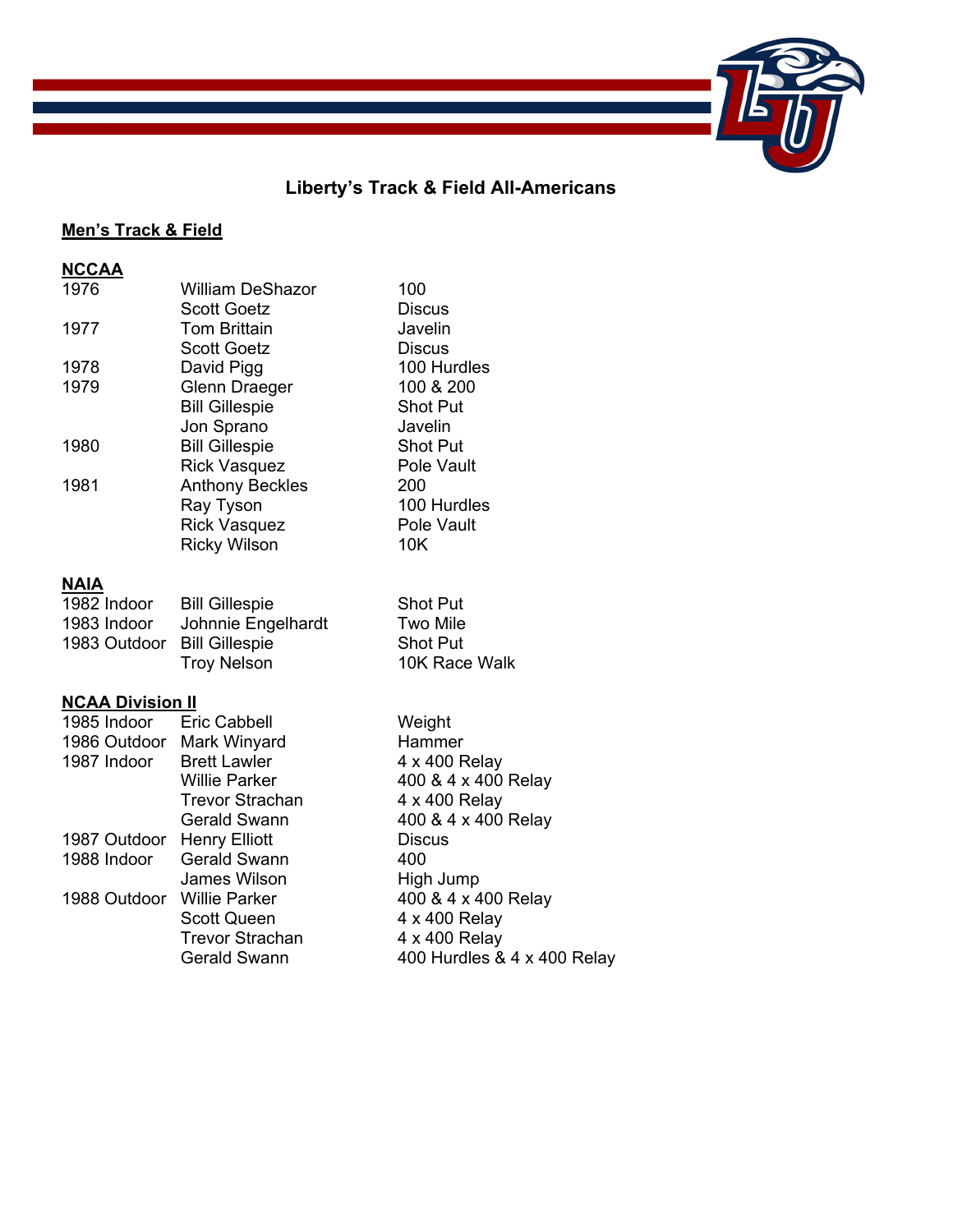### **NCAA Division I**

| 1989 Outdoor | <b>Henry Elliott</b>                                                                                                                                                                               | Decathlon                                                                                                                                                                                                                                                                                                                                                                                                                                                                                                                                                                                                                                                                                                                                                                                                                                            |
|--------------|----------------------------------------------------------------------------------------------------------------------------------------------------------------------------------------------------|------------------------------------------------------------------------------------------------------------------------------------------------------------------------------------------------------------------------------------------------------------------------------------------------------------------------------------------------------------------------------------------------------------------------------------------------------------------------------------------------------------------------------------------------------------------------------------------------------------------------------------------------------------------------------------------------------------------------------------------------------------------------------------------------------------------------------------------------------|
|              | <b>Todd Pettyjohn</b>                                                                                                                                                                              | Decathlon                                                                                                                                                                                                                                                                                                                                                                                                                                                                                                                                                                                                                                                                                                                                                                                                                                            |
| 1994 Outdoor | Jacob Swinton                                                                                                                                                                                      | 100                                                                                                                                                                                                                                                                                                                                                                                                                                                                                                                                                                                                                                                                                                                                                                                                                                                  |
|              | <b>Ryan Werner</b>                                                                                                                                                                                 | Decathlon                                                                                                                                                                                                                                                                                                                                                                                                                                                                                                                                                                                                                                                                                                                                                                                                                                            |
| 1995 Outdoor | Ryan Werner                                                                                                                                                                                        | Decathlon                                                                                                                                                                                                                                                                                                                                                                                                                                                                                                                                                                                                                                                                                                                                                                                                                                            |
|              | <b>Ryan Werner</b>                                                                                                                                                                                 | Decathlon                                                                                                                                                                                                                                                                                                                                                                                                                                                                                                                                                                                                                                                                                                                                                                                                                                            |
| 1999 Outdoor | Greg Benhase                                                                                                                                                                                       | Decathlon                                                                                                                                                                                                                                                                                                                                                                                                                                                                                                                                                                                                                                                                                                                                                                                                                                            |
|              | Ken Howell                                                                                                                                                                                         | Decathlon                                                                                                                                                                                                                                                                                                                                                                                                                                                                                                                                                                                                                                                                                                                                                                                                                                            |
| 2000 Indoor  | <b>Michael Decker</b>                                                                                                                                                                              | 400                                                                                                                                                                                                                                                                                                                                                                                                                                                                                                                                                                                                                                                                                                                                                                                                                                                  |
|              | Michael Decker                                                                                                                                                                                     | 400                                                                                                                                                                                                                                                                                                                                                                                                                                                                                                                                                                                                                                                                                                                                                                                                                                                  |
|              | Josh Jones                                                                                                                                                                                         | Decathlon                                                                                                                                                                                                                                                                                                                                                                                                                                                                                                                                                                                                                                                                                                                                                                                                                                            |
| 2001 Indoor  | <b>Michael Decker</b>                                                                                                                                                                              | 400                                                                                                                                                                                                                                                                                                                                                                                                                                                                                                                                                                                                                                                                                                                                                                                                                                                  |
|              |                                                                                                                                                                                                    | Heptathlon                                                                                                                                                                                                                                                                                                                                                                                                                                                                                                                                                                                                                                                                                                                                                                                                                                           |
|              |                                                                                                                                                                                                    | 3K                                                                                                                                                                                                                                                                                                                                                                                                                                                                                                                                                                                                                                                                                                                                                                                                                                                   |
|              |                                                                                                                                                                                                    | 3K & 5K                                                                                                                                                                                                                                                                                                                                                                                                                                                                                                                                                                                                                                                                                                                                                                                                                                              |
|              |                                                                                                                                                                                                    | 5K                                                                                                                                                                                                                                                                                                                                                                                                                                                                                                                                                                                                                                                                                                                                                                                                                                                   |
|              |                                                                                                                                                                                                    | 3K & 5K                                                                                                                                                                                                                                                                                                                                                                                                                                                                                                                                                                                                                                                                                                                                                                                                                                              |
|              |                                                                                                                                                                                                    | Decathlon                                                                                                                                                                                                                                                                                                                                                                                                                                                                                                                                                                                                                                                                                                                                                                                                                                            |
|              |                                                                                                                                                                                                    | 5K & 10K                                                                                                                                                                                                                                                                                                                                                                                                                                                                                                                                                                                                                                                                                                                                                                                                                                             |
|              |                                                                                                                                                                                                    | 3K & 5K                                                                                                                                                                                                                                                                                                                                                                                                                                                                                                                                                                                                                                                                                                                                                                                                                                              |
|              |                                                                                                                                                                                                    | <b>Discus</b>                                                                                                                                                                                                                                                                                                                                                                                                                                                                                                                                                                                                                                                                                                                                                                                                                                        |
|              |                                                                                                                                                                                                    | 5K                                                                                                                                                                                                                                                                                                                                                                                                                                                                                                                                                                                                                                                                                                                                                                                                                                                   |
|              |                                                                                                                                                                                                    | 10K                                                                                                                                                                                                                                                                                                                                                                                                                                                                                                                                                                                                                                                                                                                                                                                                                                                  |
|              |                                                                                                                                                                                                    | 5K                                                                                                                                                                                                                                                                                                                                                                                                                                                                                                                                                                                                                                                                                                                                                                                                                                                   |
|              |                                                                                                                                                                                                    | 5K & 10K (National Champion)                                                                                                                                                                                                                                                                                                                                                                                                                                                                                                                                                                                                                                                                                                                                                                                                                         |
|              |                                                                                                                                                                                                    | 3K (2 <sup>nd</sup> Team) & 5K                                                                                                                                                                                                                                                                                                                                                                                                                                                                                                                                                                                                                                                                                                                                                                                                                       |
|              |                                                                                                                                                                                                    | 5K (National Champion) & 10K                                                                                                                                                                                                                                                                                                                                                                                                                                                                                                                                                                                                                                                                                                                                                                                                                         |
|              |                                                                                                                                                                                                    | Pole Vault                                                                                                                                                                                                                                                                                                                                                                                                                                                                                                                                                                                                                                                                                                                                                                                                                                           |
|              |                                                                                                                                                                                                    | 60 Hurdles                                                                                                                                                                                                                                                                                                                                                                                                                                                                                                                                                                                                                                                                                                                                                                                                                                           |
|              |                                                                                                                                                                                                    | Decathlon                                                                                                                                                                                                                                                                                                                                                                                                                                                                                                                                                                                                                                                                                                                                                                                                                                            |
|              |                                                                                                                                                                                                    | 400                                                                                                                                                                                                                                                                                                                                                                                                                                                                                                                                                                                                                                                                                                                                                                                                                                                  |
|              |                                                                                                                                                                                                    | Steeplechase (2 <sup>nd</sup> Team)                                                                                                                                                                                                                                                                                                                                                                                                                                                                                                                                                                                                                                                                                                                                                                                                                  |
|              |                                                                                                                                                                                                    | 10K                                                                                                                                                                                                                                                                                                                                                                                                                                                                                                                                                                                                                                                                                                                                                                                                                                                  |
|              |                                                                                                                                                                                                    | 400                                                                                                                                                                                                                                                                                                                                                                                                                                                                                                                                                                                                                                                                                                                                                                                                                                                  |
|              |                                                                                                                                                                                                    | Javelin (2 <sup>nd</sup> Team)                                                                                                                                                                                                                                                                                                                                                                                                                                                                                                                                                                                                                                                                                                                                                                                                                       |
|              |                                                                                                                                                                                                    | Steeplechase (2 <sup>nd</sup> Team)                                                                                                                                                                                                                                                                                                                                                                                                                                                                                                                                                                                                                                                                                                                                                                                                                  |
|              |                                                                                                                                                                                                    | Shot Put (2 <sup>nd</sup> Team)                                                                                                                                                                                                                                                                                                                                                                                                                                                                                                                                                                                                                                                                                                                                                                                                                      |
|              |                                                                                                                                                                                                    | High Jump (2 <sup>nd</sup> Team)                                                                                                                                                                                                                                                                                                                                                                                                                                                                                                                                                                                                                                                                                                                                                                                                                     |
|              |                                                                                                                                                                                                    | 4 x 100 Relay ( $2nd$ Team)                                                                                                                                                                                                                                                                                                                                                                                                                                                                                                                                                                                                                                                                                                                                                                                                                          |
|              |                                                                                                                                                                                                    | 4 x 100 Relay (2 <sup>nd</sup> Team)                                                                                                                                                                                                                                                                                                                                                                                                                                                                                                                                                                                                                                                                                                                                                                                                                 |
|              |                                                                                                                                                                                                    | $4 \times 100$ Relay (2 <sup>nd</sup> Team)                                                                                                                                                                                                                                                                                                                                                                                                                                                                                                                                                                                                                                                                                                                                                                                                          |
|              |                                                                                                                                                                                                    | $4 \times 100$ Relay (2 <sup>nd</sup> Team)                                                                                                                                                                                                                                                                                                                                                                                                                                                                                                                                                                                                                                                                                                                                                                                                          |
|              |                                                                                                                                                                                                    | Discus (2 <sup>nd</sup> Team)                                                                                                                                                                                                                                                                                                                                                                                                                                                                                                                                                                                                                                                                                                                                                                                                                        |
|              |                                                                                                                                                                                                    | High Jump (2 <sup>nd</sup> Team)                                                                                                                                                                                                                                                                                                                                                                                                                                                                                                                                                                                                                                                                                                                                                                                                                     |
|              | 2005 Indoor<br>2006 Indoor<br>2006 Outdoor<br>2007 Indoor<br>2007 Outdoor<br>2008 Indoor<br>2009 Indoor<br>2010 Indoor<br>2011 Indoor<br>2018 Indoor<br>2019 Indoor<br>2022 Indoor<br>2022 Outdoor | 1993 Outdoor<br>1996 Outdoor<br>2000 Outdoor<br><b>Brandon Hoskins</b><br>Josh McDougal<br>Josh McDougal<br>Josh McDougal<br>Josh McDougal<br><b>Brandon Hoskins</b><br>Josh McDougal<br>Josh McDougal<br><b>Clendon Henderson</b><br>2008 Outdoor<br>Sam Chelanga<br>2009 Outdoor<br>Sam Chelanga<br>Sam Chelanga<br>2010 Outdoor<br>Sam Chelanga<br>Sam Chelanga<br>2011 Outdoor<br>Sam Chelanga<br>Kolby Shepherd<br>2012 Outdoor<br>Jovaine Atkinson<br>2018 Outdoor<br>Markus Ballengee<br>Alejandro Perlaza Zapata<br><b>Felix Kandie</b><br>2019 Outdoor<br>Azaria Kirwa<br>Alejandro Perlaza Zapata<br><b>Denzel Pratt</b><br>2021 Outdoor Felix Kandie<br>Kyle Mitchell<br><b>Kennedy Sauder</b><br>Diamantae Griffin<br><b>Brandon Letts</b><br>Christian Lyon<br><b>Donald McClinton</b><br><b>Kevin Nedrick</b><br><b>Kennedy Sauder</b> |